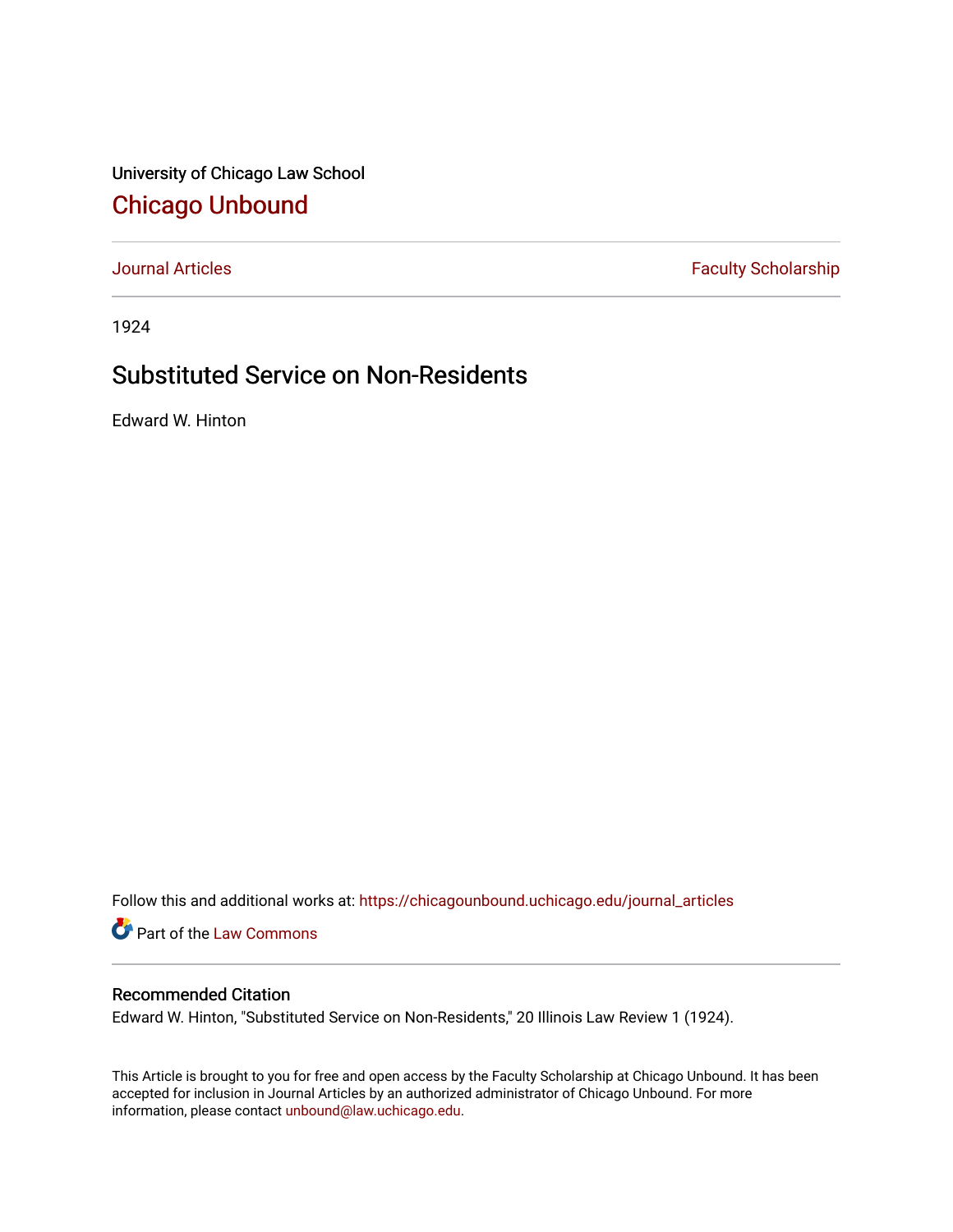## **ILLINOIS LAW REVIEW**

| Volume XX |  |
|-----------|--|
|-----------|--|

 $MAY$ , 1925  $Number 1$ 

## SUBSTITUTED SERVICE ON NON-RESIDENTS

By EDwARD W. HINTON\*

A statute<sup>1</sup> of Massachusetts provided, in substance, that the operation by a non-resident of a motor vehicle on a public way in the commonwealth should be equivalent to the appointment by such non-resident of the registrar of motor vehicles as his attorney on whom process might be served in any action growing out of any accident in which such non-resident might be involved while operating a motor vehicle on such public highway. The act also provided for notice to the defendant by registered mail. The plaintiff brought an action for personal injuries alleged to have been caused by the negligent operation of an automobile by a non-resident on a highway in Massachusetts, and obtained the substituted service, and gave notice by mail in conformity with the statute.

The defendant, a resident of Pennsylvania, appeared specially, and by motion to dismiss and a plea in abatement attacked the validity of the statutory service to give jurisdiction over his person. The trial court denied the motion and overruled the plea; and these rulings were affirmed by the Supreme Judicial Court.<sup>2</sup>

If the statute should be sustained by the Supreme Court of the United States, it will solve the jurisdictional<sup>3</sup> difficulties in dealing

<sup>\*[</sup>Professor of Law at the University of Chicago.]

<sup>1.</sup> G. L. c. 90, as amended by the statutes of 1923 c. 431 s. 2.

*<sup>2.</sup> Pawlosky v. Hess* (1924) 144 N. E. (Mass.) 760.

<sup>3.</sup> The cases bearing on the problem of jurisdiction have been collected in a number of recent articles and comments to which the writer is indebted. See *Scott* "Jurisdiction over Nonresidents" (1919) Har. L. Rev. 32:871; *Bur*dick "Service as a Requirement of Due Process" (1922) Mich. L. Rev. 20<br>422; Comment, "Jurisdiction over Nonresidents in Personal Actions" (1925) Columbia L. Rev. 25:204; Comment, "Jurisdiction over Nonresidents" (1925) Pennsylvania L. Rev. **73:171;** Comment, "Service of Process on Nonresidents" (1925) Yale L. Jour. 34:415.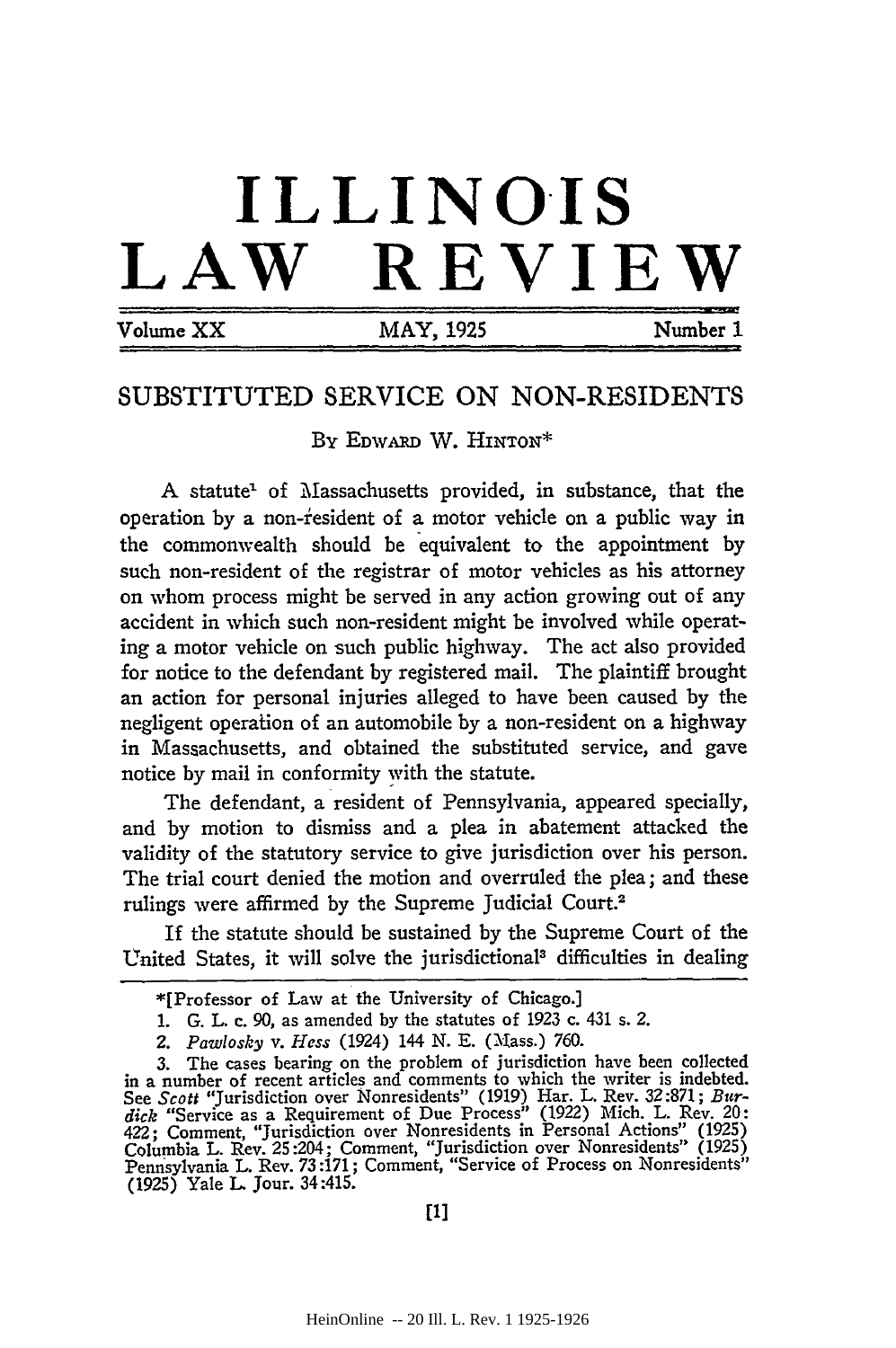with the non-resident motorist who does not tarry long enough after an accident for process to be served on him.

If Massachusetts were an independent sovereignty, unhampered by the federal Constitution, there could be no question about jurisdiction from an internal standpoint. The legislature could confer power on its courts to render judgments on constructive notice to residents and non-residents, whether present or absent, and such judgments would be enforced in Massachusetts.

If suit were brought on such a judgment elsewhere, or it should be set up as a defense, its validity might, or might not, be recognized.

The question of jurisdiction from an external standpoint would then arise.

If the court passing on the validity of the judgment should reach the conclusion that the Massachusetts court had jurisdiction of the defendant's person under the rules in the field of conflict of laws, it would sustain the judgment. But if the second tribunal reached the opposite conclusion as to the jurisdiction of the Massachusetts court, it would not recognize or enforce the judgment, though it might be perfectly valid where rendered.<sup>4</sup> Another set of problems arises because of the "due process" clause, and the "full faith and credit" clause of the Constitution of the United States. If, according to the external standards set by the Supreme Court of the United States, the Massachusetts court failed to acquire jurisdiction of the person of the defendant, either because he was beyond the reach of its process,<sup>5</sup> or because the process was insufficient,<sup>6</sup> a personal judgment against him would not be entitled to protection under the "full faith and credit" clause of the Constitution.<sup>7</sup>

It may also be assumed that in such cases the enforcement of the judgment, either in the state where rendered, or in another state, would violate the "due process" clause.<sup>8</sup>

While a number of the cases in which due process is discussed do not involve the effect of the Fourteenth Amendment on a judg-

*McDonough* (1906) 204 U. S. 8; *New York Life Ins. Co. v. Dunlevy* (1916) 241 U. S. 518; *Baker v. Baker* (1917) 242 U. **S.** 394; *Flexner v. Farson* (1919) 248 U. S. 289.

*8. Pennoyer v. Neff* (1877) 95 U. **S.** 714; *McDonald v. Maybee* (1917) 243 U. S. 90; *Minnesota Ass'n v. Bemn (1923)* 261 U. S. 140.

<sup>4.</sup> Smith v. Grady (1887) 68 Wis. 215 (suit in Wisconsin on a judgmen of a Canadian Court against a nonresident British subject without personal service).

*<sup>5.</sup> Pennoyer v. Neff* (1877) 95 **U. S.** 714; *Bank of Jasper v. First Na-tional Bank* (1922) 258 U. S. *112; New York Life Ins. Co. v. Dunlevy* (1916) 241 U. S. 518. *6. McDonald v. Maybee* (1917) *243* U. S. 90. *7. St. Clair v. Cox* (1882) 106 U. S. 350; *Old Wayne Life Ins. Co. v.*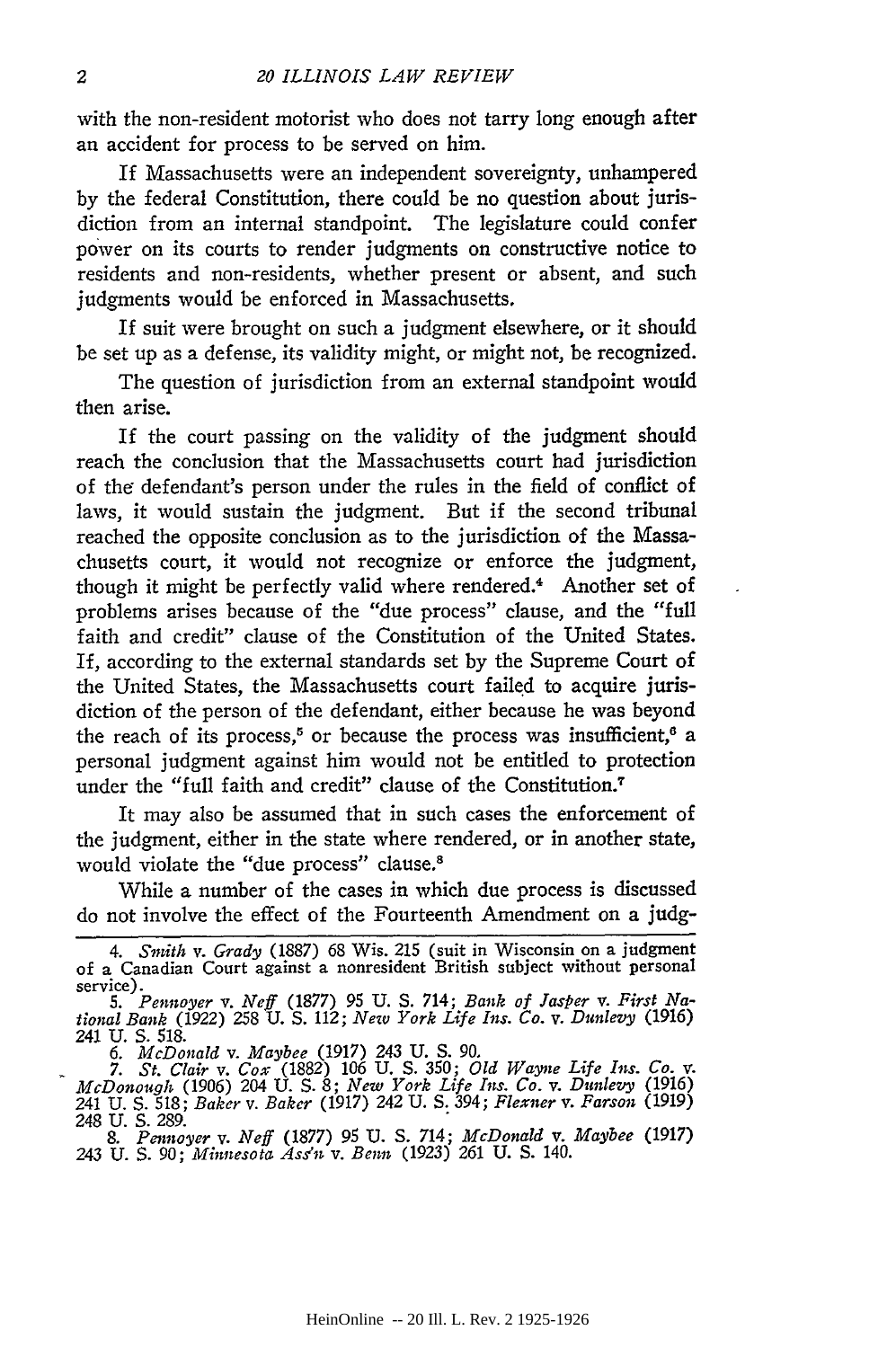ment rendered against a defendant beyond the reach of the court's process, the case of *Minnesota Assn. v. Benn* seems squarely in point.

There a judgment was rendered in Montana against a foreign corporation on constructive notice. The plaintiff sued on this judgment in Minnesota, the home state of the corporation, and recovered. The judgment of the Supreme Court of Minnesota, sustaining the Montana judgment, was reversed by the Supreme Court of the United States on the ground that the Montana court had no jurisdiction over the person of the defendant because it was not doing business there.

Hence, if the case of *Pawlosky v. Hess* can be supported, some satisfactory theory of personal jurisdiction must be found.

As a general rule personal jurisdiction over a non-resident cannot be acquired except by consent, appearance, or actual<sup>9</sup> service of process within the state,10

The cases of consent are clear enough, and may be illustrated by the acceptance of service,<sup>11</sup> and by the appointment of an agent on whom process may be served.12

A general appearance to contest the merits of an action is everywhere regarded as a submission of the person to the jurisdiction of the court.

And so a local rule or statute may give the same effect to a special appearance, though made for the sole purpose of objecting to jurisdiction.<sup>13</sup>

Jurisdiction by actual service of process on a non-resident<sup>14</sup> while within the state needs no illustration.

9. It can hardly be doubted that some forms of constructive service would be treated as equivalent to actual personal service. For example, one might be technically a nonresident of a state, though actually living there with his family for a considerable period. In such a case the common provision for service by delivery of a copy to a member of the family at the defendant's place of abode, etc., would in all probability be held just as affective as in the case of a resident.

**10.** *Pennoyer v. Neff* (1877) note 8.

11. *Jones v. Merrill* (1897) 113 Mich. 433.

12. Pennsylvania Fire Ins. Co. v. Gold Issue Mining Co. (1917) 243 U. S. 93. In such cases the consent may be broader than the party actually intended to give.

**13.** *York v.* Texas (1892) 137 **U. S.** 15; *Western Life Ins. Co. v. RIpp* (1914) 235 **U. S.** 261. It is held in these cases that such rules do not violate the "due process" clause. But they may be ineffective where they unreasonably hamper the assertion of a federal immunity from process or suit in a given district. *Davis v. Wechsler* (1923) 263 U. S. 22; *Davis v. O'Hara* (1924) 45 Sup. Ct. Rep. 104.

14. A non-resident may be immune from service while within the state for certain purposes; for example, while attending judicial proceedings as a witness: *Person v. Grier 66* **N.** Y. 124, or as a party, *Stewart v. Ramsay* 242 U. **S.** 128; *Page Company v. McDonald* (1916).261 **U. S.** 446 **(1923).** This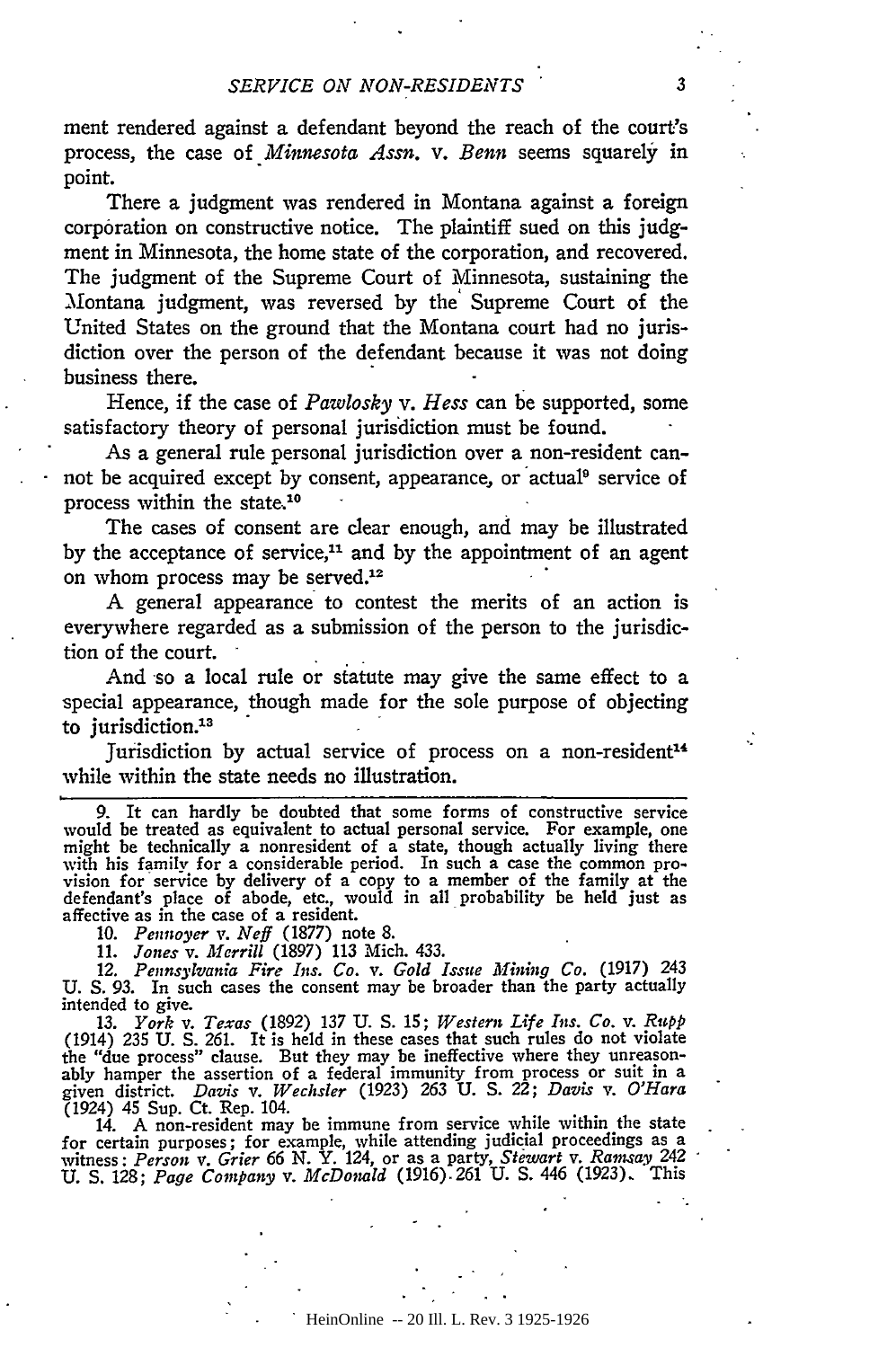Are there any exceptions to the general rule that personal jurisdiction must be based on consent or on actual service of process on the defendant while within the state?

In the case of foreign corporations exceptions have undoubtedly been made, though thinly disguised by convenient fictions.

A review of the development of the rules as to jurisdiction over foreign corporations may throw some light on a somewhat similar evolution that appears to be in progress in the case of natural persons.

A foreign corporation which has done nothing to subject itself to the local jurisdiction is as much beyond the reach of the local process as the individual.

In that case personal jurisdiction cannot be obtained by service on a state officer as its statutory representative **;15** nor by service on the president or other corporate officer who happens to be in the state **;16** nor by service on an agent of the corporation who may be in the state for some corporate purpose.17

Formerly it was apparently impossible to obtain jurisdiction of a foreign corporation without its consent, because a corporation was thought incapable of going beyond the boundaries of the state chartering it, and the process **of** another state could not reach it. The state line was an insuperable barrier to the egress of the corporation and the ingress of process.<sup>18</sup>

But though the corporation could not migrate, it might, as held in *Bank of Augusta v. Earle,* make contracts and transact business outside by means of agents. It was intolerable that a corporation carrying on its activities outside of its home state should not be subject to the process of the state where it did business. Accordingly jurisdiction came to be recognized. In an early case<sup>19</sup> the theory invoked was the power of a state to exclude a foreign corporation from doing business, and therefore to prescribe the terms upon which it might do business, and that by doing business under such conditions it must be *deemed* to have consented to be bound by

does not mean that the court would not acquire jurisdiction, but merely that it would be error to deny the claim of immunity.

Pet. 519: "It is very true that a corporation can have no legal existence out of the boundaries of the sovereignty by which it was created. It exists only<br>in contemplation of law, and by force of the law; and where that law ceases<br>to operate, and is no longer obligatory, the corporation can have no It must dwell in the place of its creation, and can not migrate to another sovereignty."

19. *Lafayette Ins. Co. v. French* (1855) 18 How. 404.

<sup>15.</sup> *Minnesota Ass'n v. Bein* (1923) 261 U. S. 140. 16. *Golday v. Morning News* (1894) 156 U. S. 518.

<sup>17.</sup> *Green v. C. B. & Q. Ry.* (1907) 205 U. S. 530. 18. Mr. Chief Justice Taney in *Bank of Augusta v. Earle* (1839) 13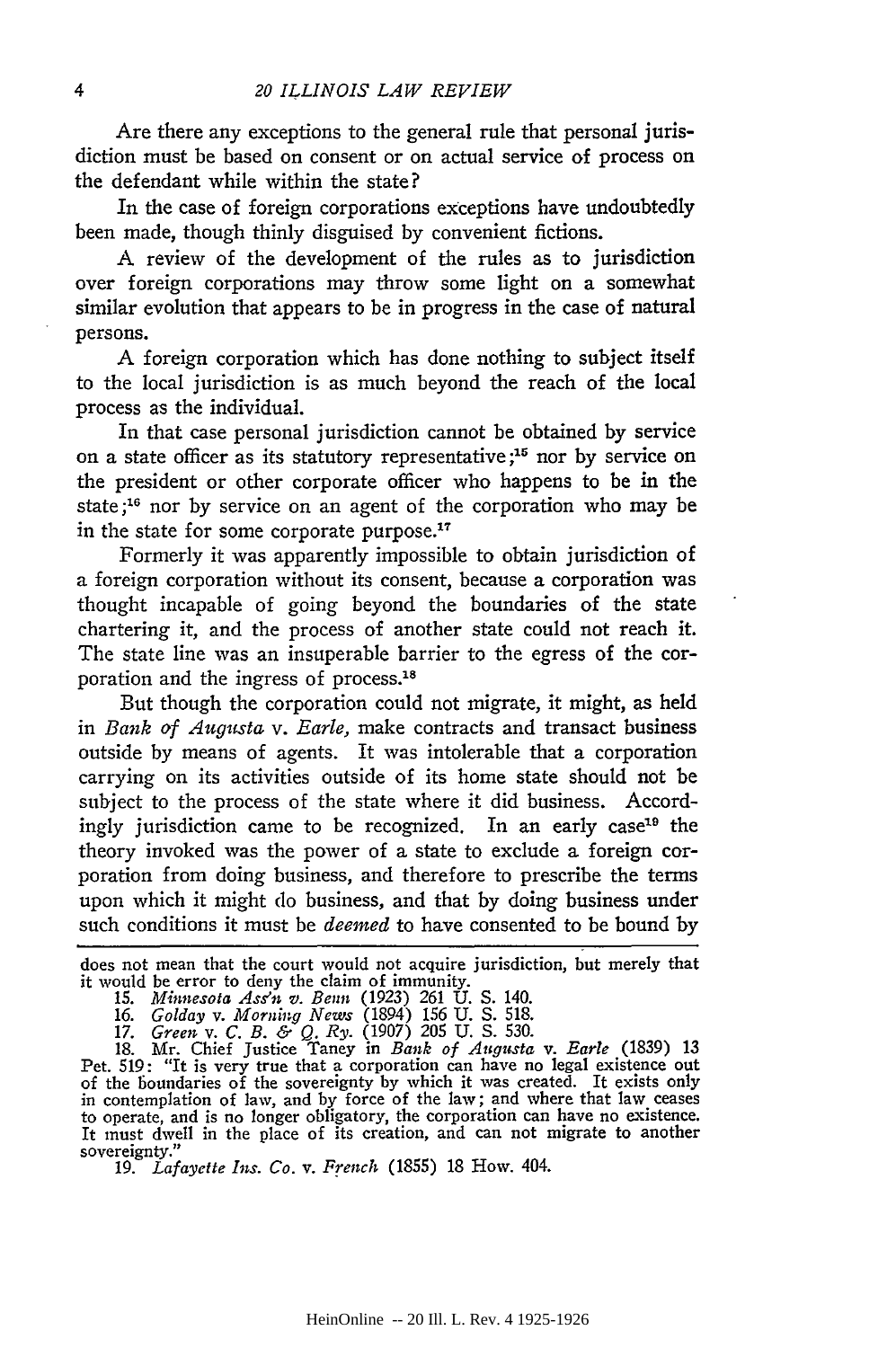service on the representatives whom it sent there to transact. its business.

This theory of implied consent has also been invoked where the local statute required the appointment of a local agent on whom process might be served, and provided for service on some public officer where the appointment was not made. Now the implied consent in such cases is as much a fiction as the implied promise in general assumpsit. Mr. Justice Holmes, a judicial realist, has pointed out the fiction of implied consent in several cases.

"Of course, as stated by Learned Hand, J. (in 222 Fed. Rep. 148, 151), this consent is a mere fiction, justified by holding the corporation estopped to set up its own wrong as a defense. Presumably the fiction was adopted to reconcile the intimation with the general rules concerning jurisdiction."<sup>20</sup>

"But the consent that is said to be implied in such cases is a mere fiction, founded upon the accepted doctrine that the states could exclude foreign corporations altogether, and therefore could establish their *obligation* as a condition to letting them in."<sup>21</sup>

But the state cannot always exclude the foreign corporation. .It cannot exclude it from interstate commerce.22

And yet the fact that a foreign corporation is engaged exclusively in interstate commerce does not put it beyond the reach of the process of a state where it carries on its activities.<sup>23</sup> Though a state may not, because of the "commerce" clause, require foreign corporations exclusively engaged in interstate commerce to submit themselves to the local jurisdiction on foreign causes of action not arising out of the business in the state, $24$  it may and can acquire jurisdiction on causes of action arising in the state or out of the business done there, by service of process on a corporate agent, or on some statutory representative. It cannot be seriously contended that the foreign corporation is *actually* in the state. That is as much a fiction as the implied consent.

Disregarding fictions, the courts have evolved this simple rule that when a foreign corporation does business in a state, it is subject to the process of that state for certain purposes.<sup>25</sup> And the only

*Old Wayne Mutual Life Ins. Co. v. McDonaugh* (1907) 204 U. **S. 8;** *Simon v. Southern Ry. Co.* (1914) 236 **U.** S. 115. If the corporation *volun-*

*<sup>20.</sup> Penm. Fire Ins. Co. v. Gold Issue Mining Co.* (1916) 243 **U. S. 93.** 21. *Flexner v. Farson* (1918) 248 U. S. 289.

<sup>22.</sup> *Dahuke-Walker Mfilling Co. v. Bondurant* (1921) 257 U. **S.** 282. 23. *Internat'l Harvester Co. v. Kentucky* (1914) 234 U. S. 579.

<sup>24.</sup> *Davis v. Farmers Co-op. Co.* (1923) 262 U. **S.** 313.

<sup>25.</sup> No social or economic policy makes it necessary for a state to be able to obtain jurisdiction of a foreign corporation on a foreign transitory cause of action not arising out of the business carried on in such state and hence the doctrine of *"implied consent"* is not applied to such cases.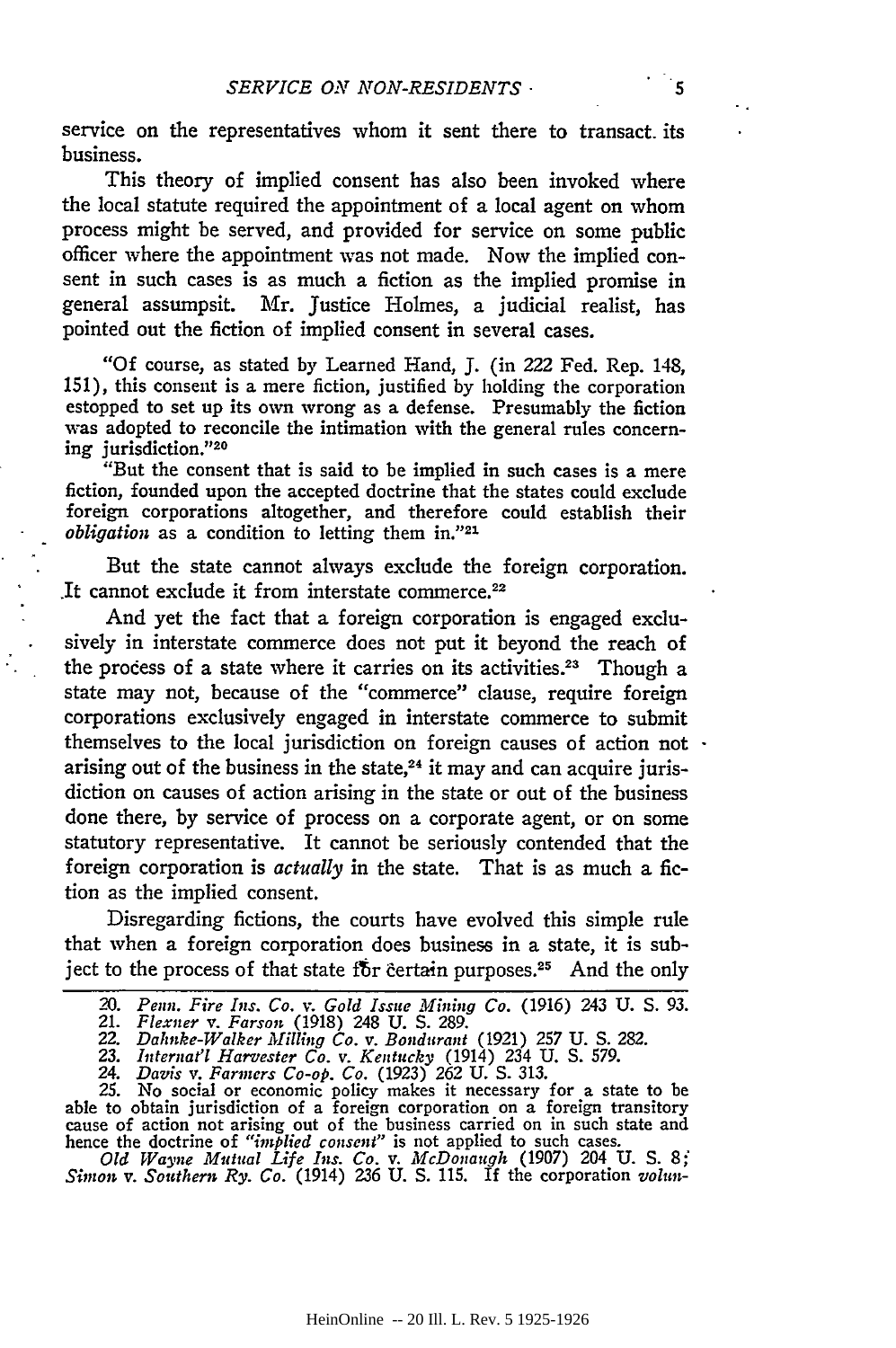real basis of the rule that it is socially desirable that it should be subject to the state's process.

The problem of acquiring jurisdiction over the non-resident<sup>26</sup> individual presents greater difficulties, partly because of the traditional view that jurisdiction of the person is based on physical<sup>27</sup> control, and partly because the corporation has always been disfavored as compared with the natural person.

"The case [service of process on the agent of a foreign corporation] is unlike that of suits against individuals. They can act by themselves, and upon them process can be directly served, but corporations can only act and be reached through agents. Serving process on its agents in other states, for matters within the sphere of their agency, is, in effect, serving process on it as much so as if such agents resided in the state where it was created."28

The power of the state to exclude the foreign corporation could not be applied to the individual because he bad constitutional rights and privileges not shared by the corporation.29 But in *Pennoyer v. Neff,* Mr. Justice Field made a guarded suggestion as to the possibility of acquiring jurisdiction of the non-resident individual:

"Neither do we mean to assert that a state may not require a nonresident entering into a partnership or association within its limits, or making contracts enforceable there, to appoint an agent or representative in the state to receive service of process and notice of legal proceedings instituted with respect to such partnership, association or contracts, or to designate a place where such service may be made and notice given, and provide, upon their failure to make such appointment or to designate such place, that service may be made upon a public officer designated for that purpose, or in some other prescribed way, and that judgments rendered upon such service may not be binding upon the non-resident both within and without the state."

A statute of Kentucky attempted to provide for jurisdiction over a non-resident in such cases by service on his local agent.

*tarily* appoints a representative on whom process may be served in any case, **it** is bound by the consent thus given: *Penn. Fire Ins. Co. v. Gold Issue Mining Co.* (1917) 243 **U. S. 93.**

*26.* In the case of resident individuals, constructive service has been recognized for a long time: *Becquet v. McCarthy* (1831) 2 Barn. & Adol. 951; *Bickerdike v. Allen 157* Ill. 95 (1895) ; *McDonald v. Maybee* (1917) 243 U. S. **90.**

*27. McDonald v. Maybee* (1917) 243 **U. S. 90.**

At common law even service of process on a defendant would not confer jurisdiction. Nothing short of his appearance would serve the purpose, until the statutes of 12 G. II, c. 29, and 5 G II, c. *27,* enabled a plaintiff to enter an appearance for a defendant on whom process had been served. Thus the fiction of appearance persisted after it had lost its significance

**28.** *St. Clair v.* Cox (1882) 106 **U.** S. 350.

*29. Flexner v. Farson* (1919) 248 U. S. *289.*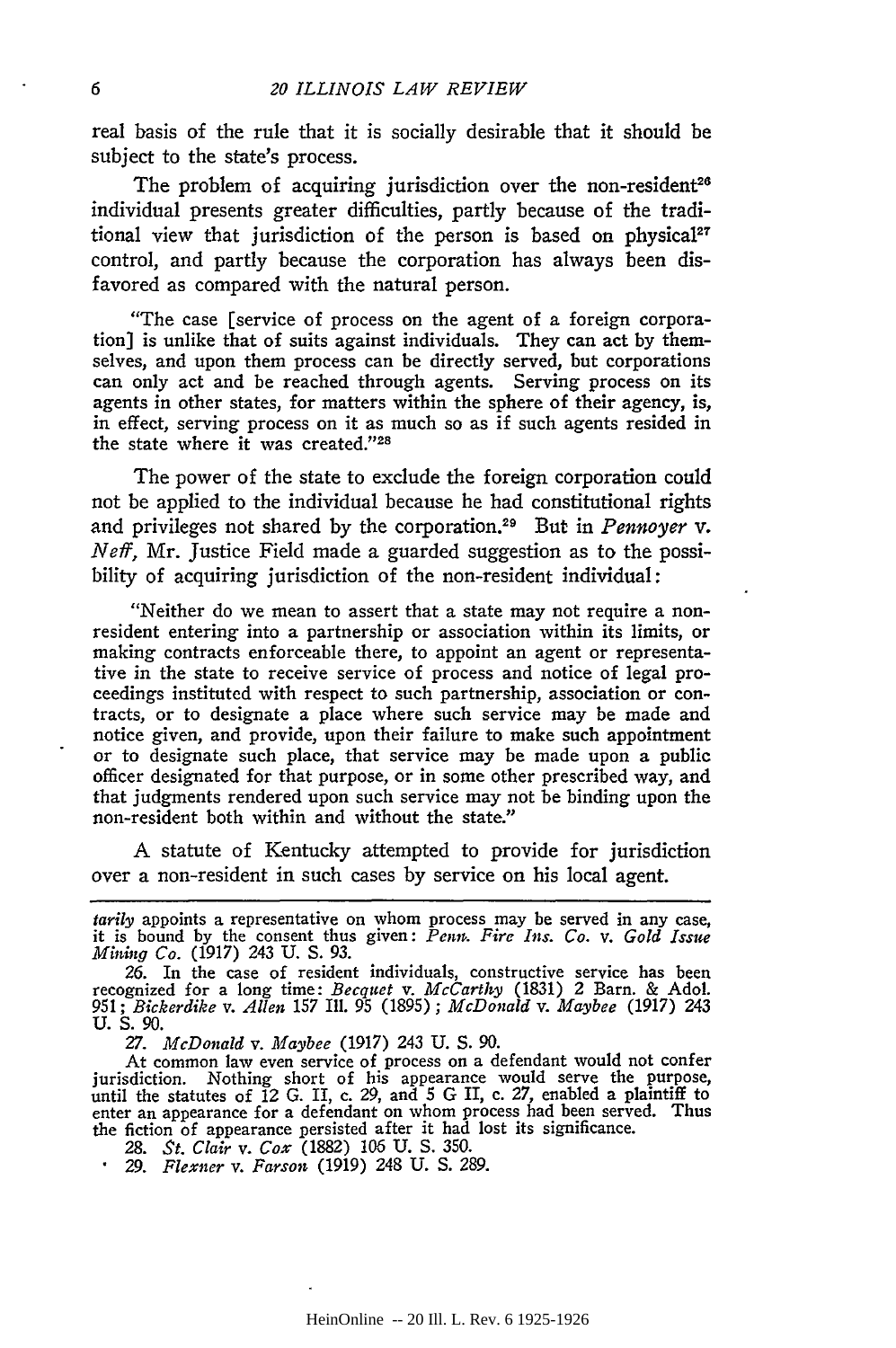An action was brought in Illinois on a judgment rendered in Kentucky on the basis of service on the agent of the non-resident. In the Illinois court the defendant filed a number of pleas attacking the jurisdiction of the Kentucky court; one of these pleas was to the effect that the person served was not the agent of the defendant. On general demurrer judgment was rendered for defendant, and was affirmed by the Supreme Court of Illinois.<sup>30</sup>

On writ of error the Supreme Court of the United States affirmed the judgment of the Supreme Court of Illinois.<sup>31</sup> The general demurrer to the defendant's pleas was properly overruled and judgment entered for the defendant, because the plea that the person served was. not defendant's agent was unquestionably good, and one good plea entitles the defendant to judgment.<sup>32</sup> The court might very well have affirmed the case on this ground, but the opinion discusses the question of jurisdiction at large and denies the validity of the Kentucky statute because the state could not exclude a natural person as it could a corporation.

Whether the general discussion was necessary or not, the case of *Flexner v. Farson* must be taken as indicating that the court is not yet willing to concede jurisdiction of the non-resident individual without personal service, merely because he did business in the state by a local agent. Such cases are infrequent as compared with corporate activities, and the need **for** local control not so great. But this result is not necessarily decisive of the question of jurisdiction in such a case as *Pawlosky v. Hess.*

The New Jersey Automobile Act prohibited driving motor vehicles on its highways without a license and required non-residents to file an instrument appointing the secretary of state as attorney on whom process might be served, etc. **I**

A resident of New York was prosecuted and convicted for driving an automobile without complying with the provisions of this act. On writ of error the Supreme Court sustained the statute as within the constitutional power of the state.33

In respect to the provision requiring the appointment of the secretary of state as attorney on whom process could be served, Mr. Justice Brandeis observed:

"The Maryland law34 did not require the non-resident to appoint *an* agent within the state upon whom process may be served. But it was

<sup>30.</sup> *Flexner v. Farson (*1915) 268 Ill. 435.<br>31. *Flexner v. Farson (*1919) 248 U. S. 289.

*<sup>32.</sup> Coke v. Sayre* (1759) *2* Wilson 85.

**<sup>33.</sup>** *Kane v.* New *Jersey* (1916) 242 U. S. 160. 34. Upheld in *Hendrick v. Maryland* (1915) 235 U. S. 610.